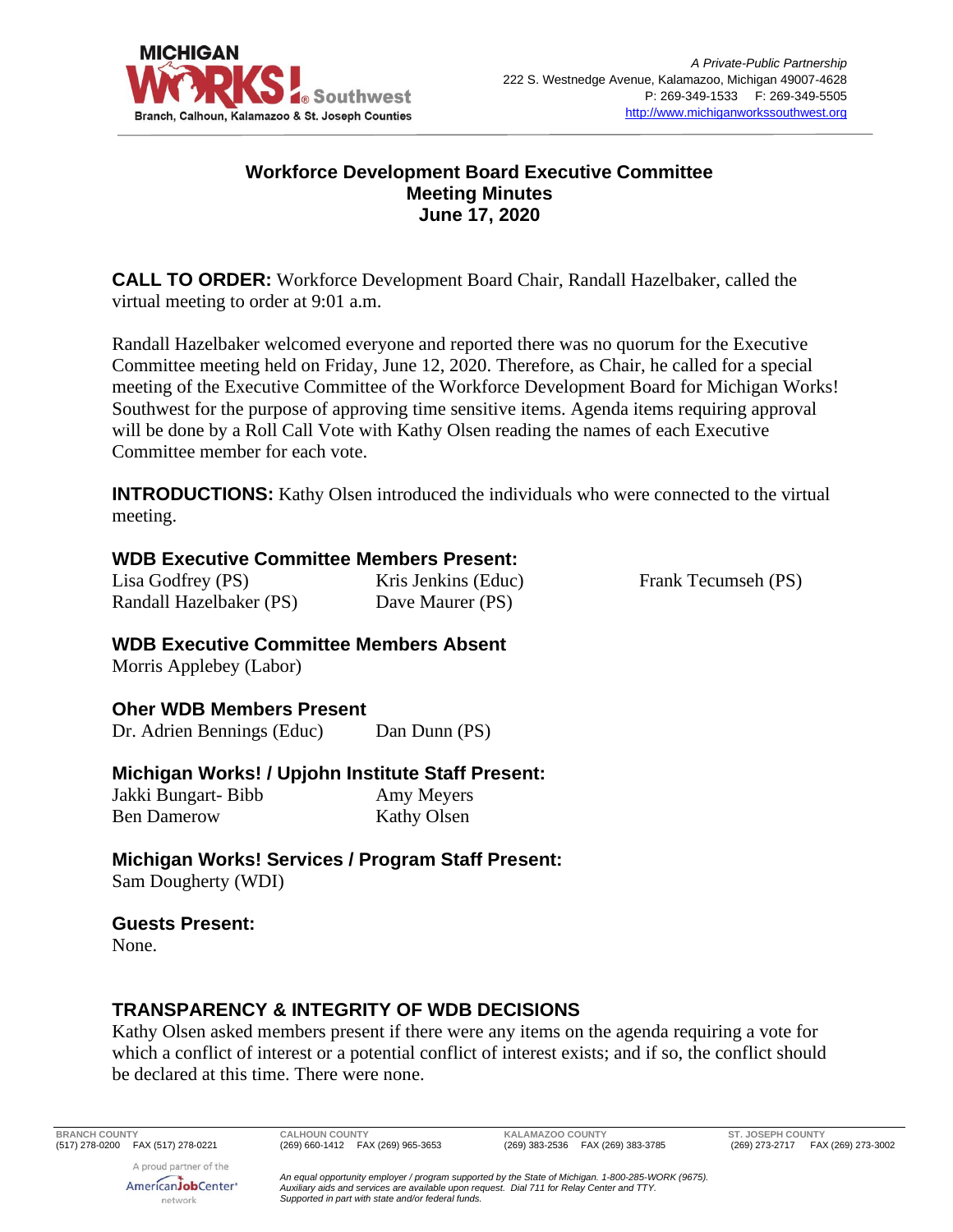### **APPROVAL OF MINUTES -** *Exhibit A*

**Motion made by Lisa Godfrey and supported by Dave Maurer to approve the Workforce Development Board meeting minutes of May 8, 2020.**

### **ROLL CALL VOTE:**

**AYES: Lisa Godfrey, Randall Hazelbaker, Kris Jenkins, Dave Maurer, Frank Tecumseh NAYS: None. MOTION CARRIED.**

#### **NEW BUSINESS WDB Plans – One Stop Memorandums of Understanding (MOUs) and One Stop Infrastructure Funding Agreements (IFAs) -** *Exhibits B1-B3*

Amy Meyers reported the development and execution of Memorandums of Understanding (MOUs) *(Exhibit B1)* with One-Stop partners is required under the Workforce Innovation and Opportunity Act (WIOA). The MOUs must include an Infrastructure Funding Agreement (IFA) *(Exhibit B2)*, which details how infrastructure costs for the One-Stop delivery system will be funded in the Michigan Works! Southwest area. She reported Exhibit B3 is the complete MOU/IFA Agreement. The MOU Summary *(Exhibit B1)* includes a list of required partners. There will be one combined MOU for the State partners which include Veterans Services, the Unemployment Insurance Agency (UIA), Michigan Rehabilitation Services (MRS) and the Bureau of Services for Blind Persons (BSBP). Staff anticipates having that document available for review at the July WDB Executive Committee meeting.

**Motion made by Kris Jenkins and supported by Frank Tecumseh to approve the One Stop Memorandums of Understanding (MOUs) and One Stop Infrastructure Funding Agreements (IFAs).**

#### **ROLL CALL VOTE:**

**AYES: Lisa Godfrey, Randall Hazelbaker, Kris Jenkins, Dave Maurer, Frank Tecumseh NAYS: None. MOTION CARRIED.**

# **Upjohn Institute / County of Kalamazoo Contract Mod -** *Exhibit C*

Amy Meyers reported the workforce development agreement between the Upjohn Institute and the County of Kalamazoo is renewed every two years with an annual modification done to reflect the actual budget for the year prior and update the planned budget for the coming year. This is a modification year. The purpose of the Agreement is for the county to establish a relationship with the W.E. Upjohn Institute for Employment Research for the planning, administration, Workforce Development Board staffing, and program and fiscal management of the four-county workforce development system (Michigan Works! Southwest) and to define the terms and conditions of this undertaking. The estimated budget for the upcoming year is based on current information and will be updated at the end of the year to reflect actuals.

#### **Motion made by Lisa Godfrey and supported by Kris Jenkins to approve the W. E. Upjohn Institute / Kalamazoo County Contract Mod.**

**ROLL CALL VOTE: AYES: Lisa Godfrey, Randall Hazelbaker, Kris Jenkins, Dave Maurer, Frank Tecumseh NAYS: None. MOTION CARRIED.**

*--------------------------------------------------------------------------------------------------------------------------------------------------------------------------------------------------------------------------------------------*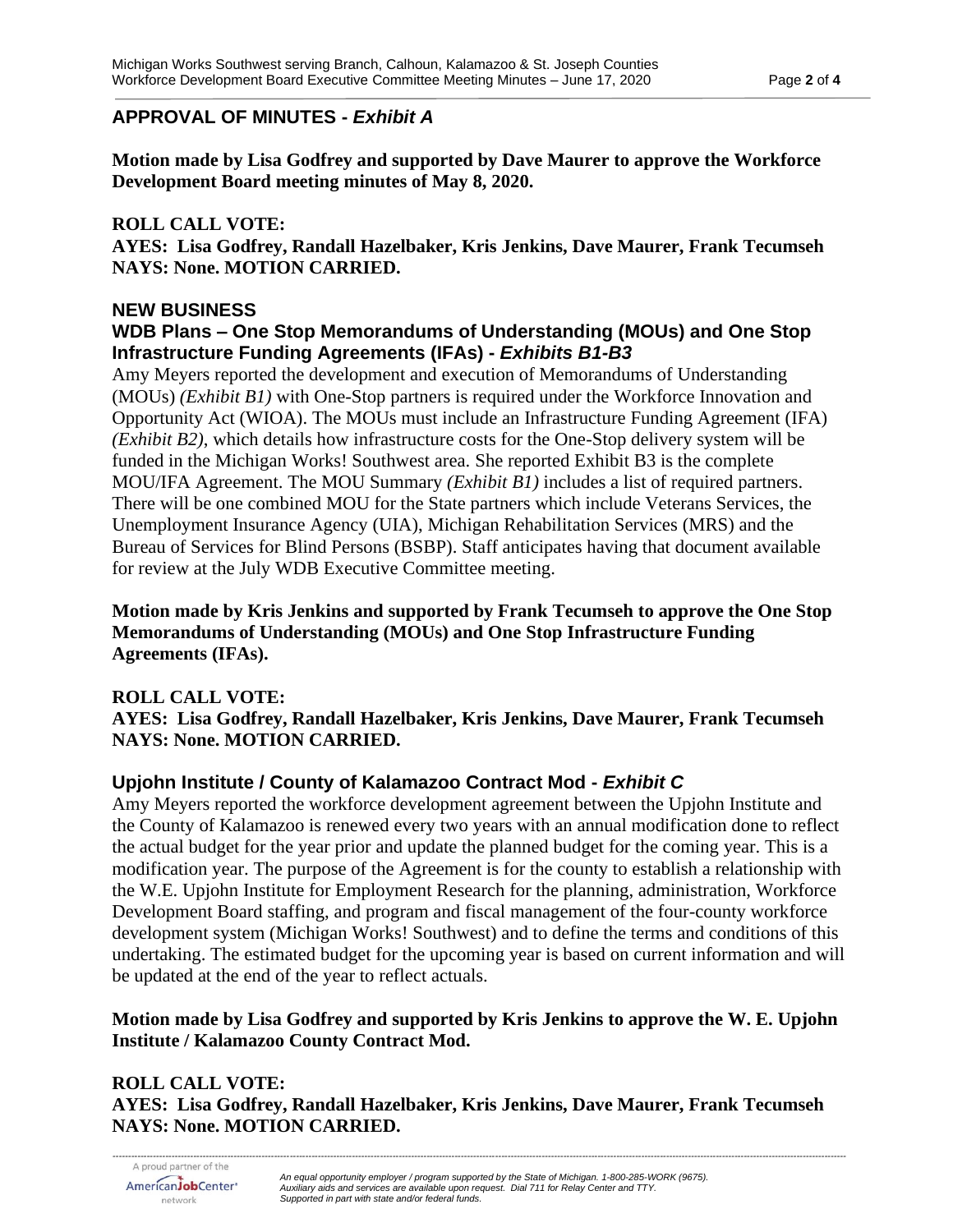# **WDB Policies WDB Policy 36 – Stipend Payments -** *Exhibit D*

Kathy Olsen reported a stipend is a payment intended to defray expenses and support an individual while participating in a training or learning experience that enhances the choices available to eligible participants and encourage progression through a career pathway and entry into unsubsidized employment that leads to self-sufficiency. Consistent with WIOA law, the guidelines in this policy will be used when stipend payments are being considered by the subrecipient/service provider and the Michigan Works! Agency staff. The policy states that training stipends, as allowable by fund source, may be used for eligible participants who are actively participating in a training, learning experience or exploration activity. Core components of the policy include allowable activities, funding requirements, payment requirements, participation requirements and procedure requirements. Ms. Olsen noted that if a subrecipient/service provider wishes to provide stipends, they are required to submit and receive prior approval of their written stipend payment procedures, prior to issuing any payment. In response to a question, Ms. Meyers explained how the amount was determined.

#### **Motion made by Lisa Godfrey and supported by Dave Maurer to approve the Workforce Development Board Policy 36 – Stipend Policy**

#### **ROLL CALL VOTE:**

**AYES: Lisa Godfrey, Randall Hazelbaker, Kris Jenkins, Dave Maurer, Frank Tecumseh NAYS: None. MOTION CARRIED.**

# **Career Educational Advisory Council (CEAC) Appointment -** *Exhibit E*

Kathy Olsen requested Board consideration and approval to appoint the appointment of Sam Morseau, Director of Education, Pokagon Band of Potawatomi, representing tribal education to the Career Educational Advisory Council (CEAC) for Michigan Works! Southwest for a term that begins July 1, 2020 and ends June 30, 2022.

**Motion made by Kris Jenkins and supported by Frank Tecumseh to approve the appointment of Sam Morseau, Director of Education, Pokagon Band of Potawatomi, representing tribal education to the Career Educational Advisory Council for Michigan Works! Southwest for a term that begins July 1, 2020 and ends June 30, 2022.**

#### **ROLL CALL VOTE:**

**AYES: Lisa Godfrey, Randall Hazelbaker, Kris Jenkins, Dave Maurer, Frank Tecumseh NAYS: None. MOTION CARRIED.**

#### **CITIZENS' TIME / MEMBERS' TIME**

Ben Damerow thanked members for coming together for a second June meeting.

#### **UPCOMING MEETINGS**

Members were reminded that the next WDB Executive Committee meeting is scheduled for July 10, 2020 at 9:00 a.m. The meeting will be a virtual meeting.

The next meeting of the full WDB is scheduled for Friday, September 11, 2020. A decision regarding meeting in-person or virtually will be made at a later time.

*--------------------------------------------------------------------------------------------------------------------------------------------------------------------------------------------------------------------------------------------*